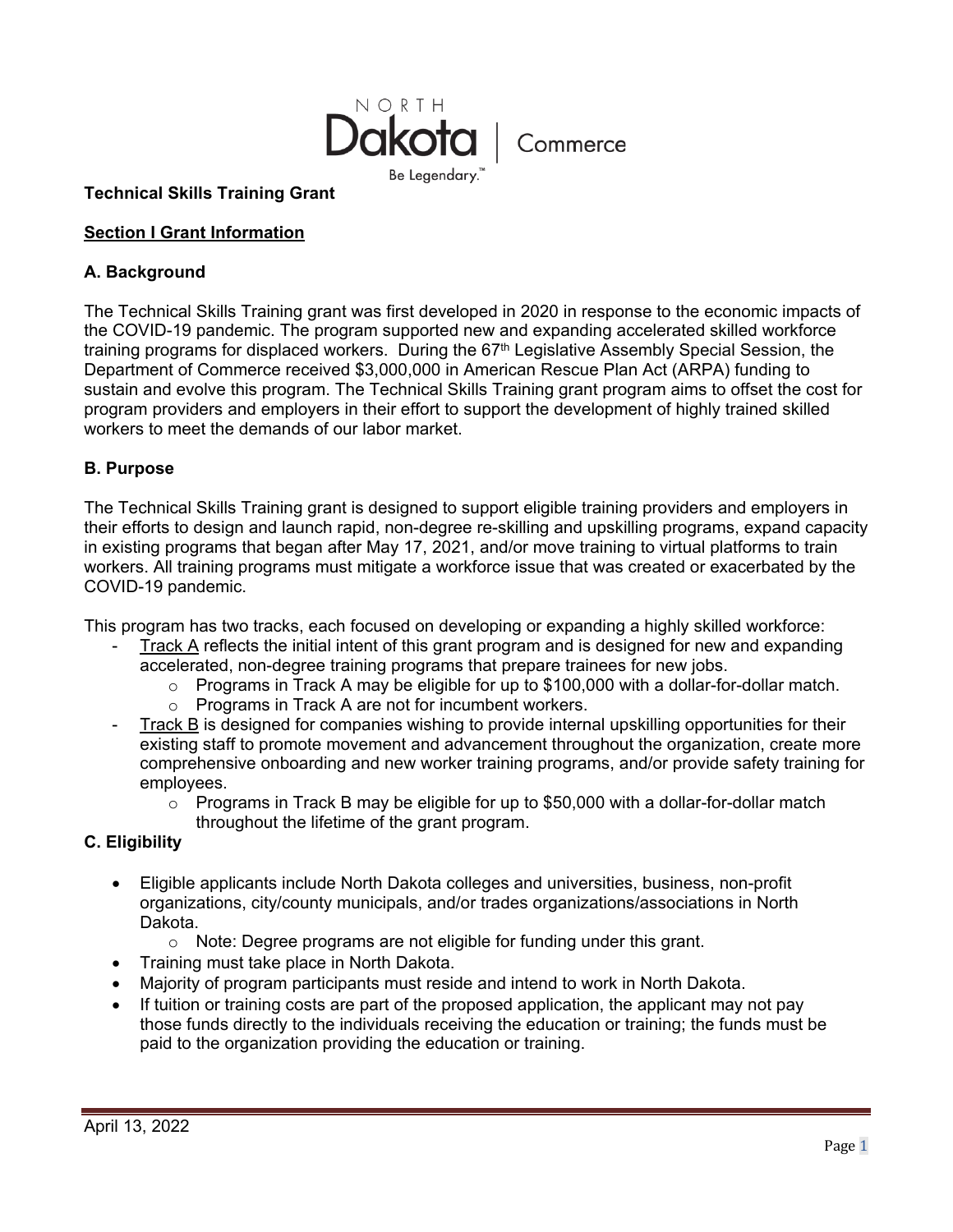## **D. Administration**

The Technical Skills Training Grant is administered by the Workforce Development Division of the Department of Commerce. References to 'division' throughout this guide are in reference to the Workforce Development Division.

Questions may be directed to: Melyssa Diebold ND Department of Commerce P.O. Box 2057 Bismarck, North Dakota 58502-2057 Phone: 701-328-5382 E-mail: [mndiebold@nd.gov](mailto:mndiebold@nd.gov)

#### **Section II Grant Proposals**

#### **A. Proposal Requirements**

All application materials **MUST** be submitted online at: [https://ndgov.link/TSTG](https://gcc02.safelinks.protection.outlook.com/?url=https%3A%2F%2Fndgov.link%2FTSTG&data=04%7C01%7Ckeralston%40nd.gov%7C7e0163b8b39146a24d0908da1d54e7c9%7C2dea0464da514a88bae2b3db94bc0c54%7C0%7C0%7C637854547743464467%7CUnknown%7CTWFpbGZsb3d8eyJWIjoiMC4wLjAwMDAiLCJQIjoiV2luMzIiLCJBTiI6Ik1haWwiLCJXVCI6Mn0%3D%7C3000&sdata=ceADKxb2U40a8H2asvLEsgEK2Aw0rVxlx1GKDZVEINs%3D&reserved=0) . The items listed below will need to be completed and/or uploaded as part of the applicant's submission.

- Complete vendor registration with Office of Management and Budget to receive payment (if you have never received or not received payment from the state within the past 12 months): [Supplier Registration](https://www.cnd.nd.gov/psp/supplier_1/SUPPLIER/ERP/c/SUP_OB_MENU.AUC_BIDDER_REGISTR.GBL?Action=U&SUP_OB_TEMPLATE_ID=SUPPLIER)
- Grant proposals must follow the format shown in Section II Part B, Proposal Format (below). Proposals that fail to meet the criteria set forth in Part B will not be rated until clarification or additional information is sufficient for the proposal rating process.

### **B. Proposal Format**

Complete proposals need to demonstrate a clear and concise explanation of the project, training, labor demand, and population served. The department requires this section be as a template for applications.

Proposal elements must include the following:

1. Project Description

Describe the project in general, the training involved, and demand:

- a. Identify which track (A or B) the training program is in; provide a brief narrative of how this training program aligns with this training program.
- b. Identify the skills in which individuals will be trained and the target industries and/or highdemand occupations in the grantee's region that require those skills.
- c. Indicate whether the project leads to new skill training, stackable credentials, a certificate, safety training and/or serves to enhance an existing program. Degree programs are not eligible for this grant.
- d. Explain the demand in North Dakota for the training and how it will aid in meeting a critical workforce need in a target industry or other high-demand occupation and is expected to lead to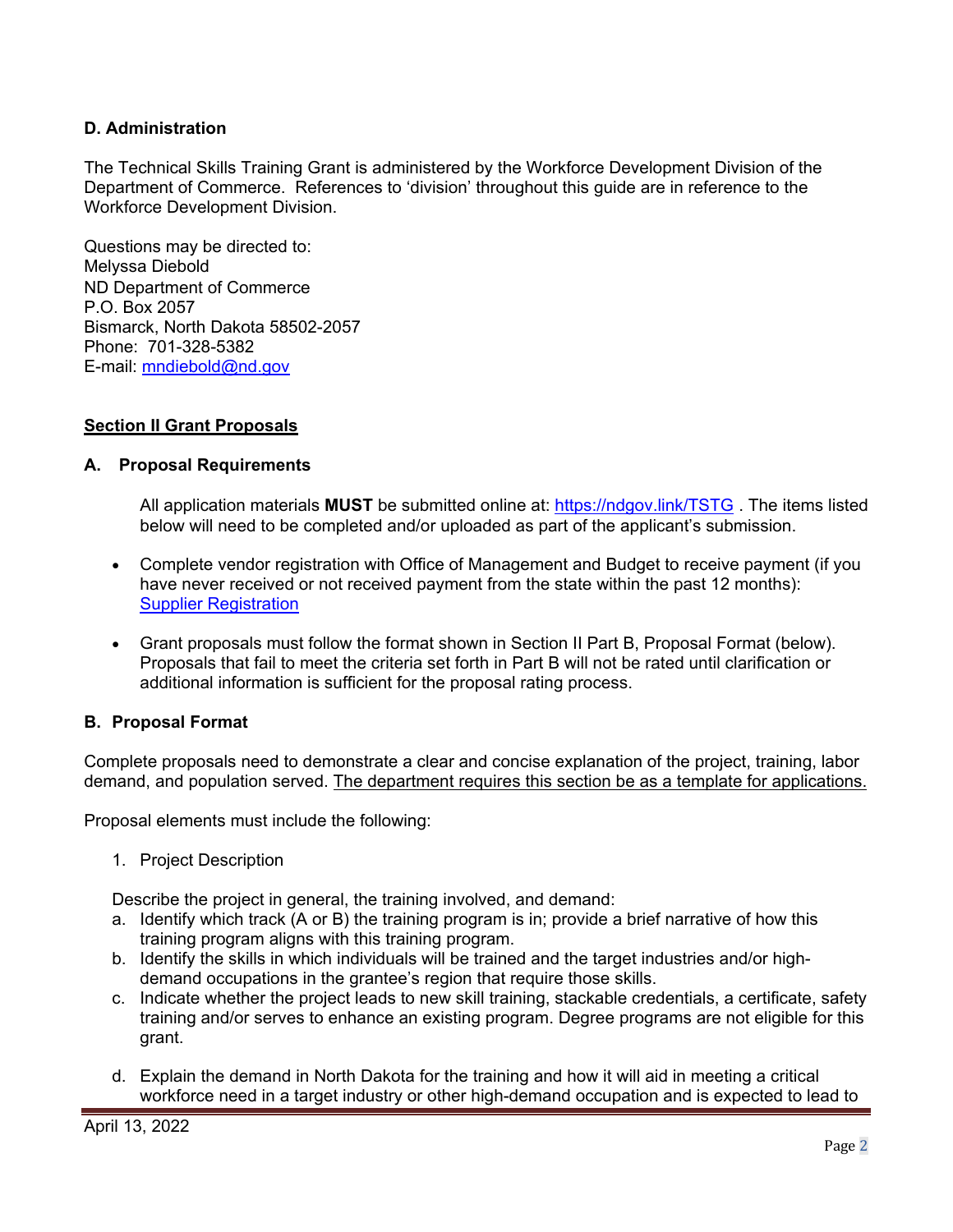full-time employment*,* or if the training creates a pipeline for internal advancement and entry level job openings and how that was determined. This information will be used to determine whether the proposed project meets criteria for program eligibility. Alignment to demand in North Dakota must be clearly articulated. Cite information such as:

- Identification of the occupations for which training prepares workers, and the fit of those occupations into the category of:
	- $\circ$  Governor's target industries (advanced manufacturing, energy, value-added agriculture, technology-based business, and tourism); or
	- o [High demand occupations](https://workforce.nd.gov/uploads/22/InDemandOccupationsList.pdf) as determined by the Workforce Development Council and Job Service ND
- Job Service North Dakota Labor Market Information (LMI) can be found online (NDLMI -[Home Page\).](https://www.ndlmi.com/) LMI provides 2-year and 10-year projections by occupation. Demand data must reflect the geographic area served by the institution/program. Local industry studies may also provide demand data. Data must not be percent-based alone. Include actual job numbers when providing data on job demand.
- e. Identify North Dakota wage information for the occupations served through the training.
- f. Explain how and where the training will be provided.
- g. Explain the need for this project, such as
	- o preparing displaced workers to re-enter the workforce;
	- o training for individuals interested in making a career change;
	- o training for incumbent workers, including but not limited to upskilling, onboarding, and company safety training;
	- o expanding program capacity;
	- o upgrading an existing training program to align with new technology;
	- o meeting an unmet or under-met employer demand;
- h. Identify how this program is different than what is currently offered.
- i. Demonstrate business and industry involvement in the determination of need for the training.
- j. Identify partnership efforts that coordinate training, expand access to training and recruit trainees.
- 2. Project Impact

Show project responsiveness to employer demand:

- a. Identify how the training program directly addresses a workforce issue that has been caused or exacerbated by the COVID-19 pandemic.
- b. Identify the number of individuals projected to receive training/or be enrolled on or prior to June 30, 2023.
	- o All programs must include program capacity. Existing programs must identify current and projected capacity after expansion.
- c. Identify the projected start date for the first training session.
	- o Programs that are already underway and began after May 17, 2021, may qualify.
- d. Identify the length of the training program (i.e., how long will it take a cohort to complete). Also include how the program will be sustained after grant contract ends or if the program is a onetime offering.
- e. Explain accessibility to training such as expanded/non-traditional locations, hours, and delivery methods.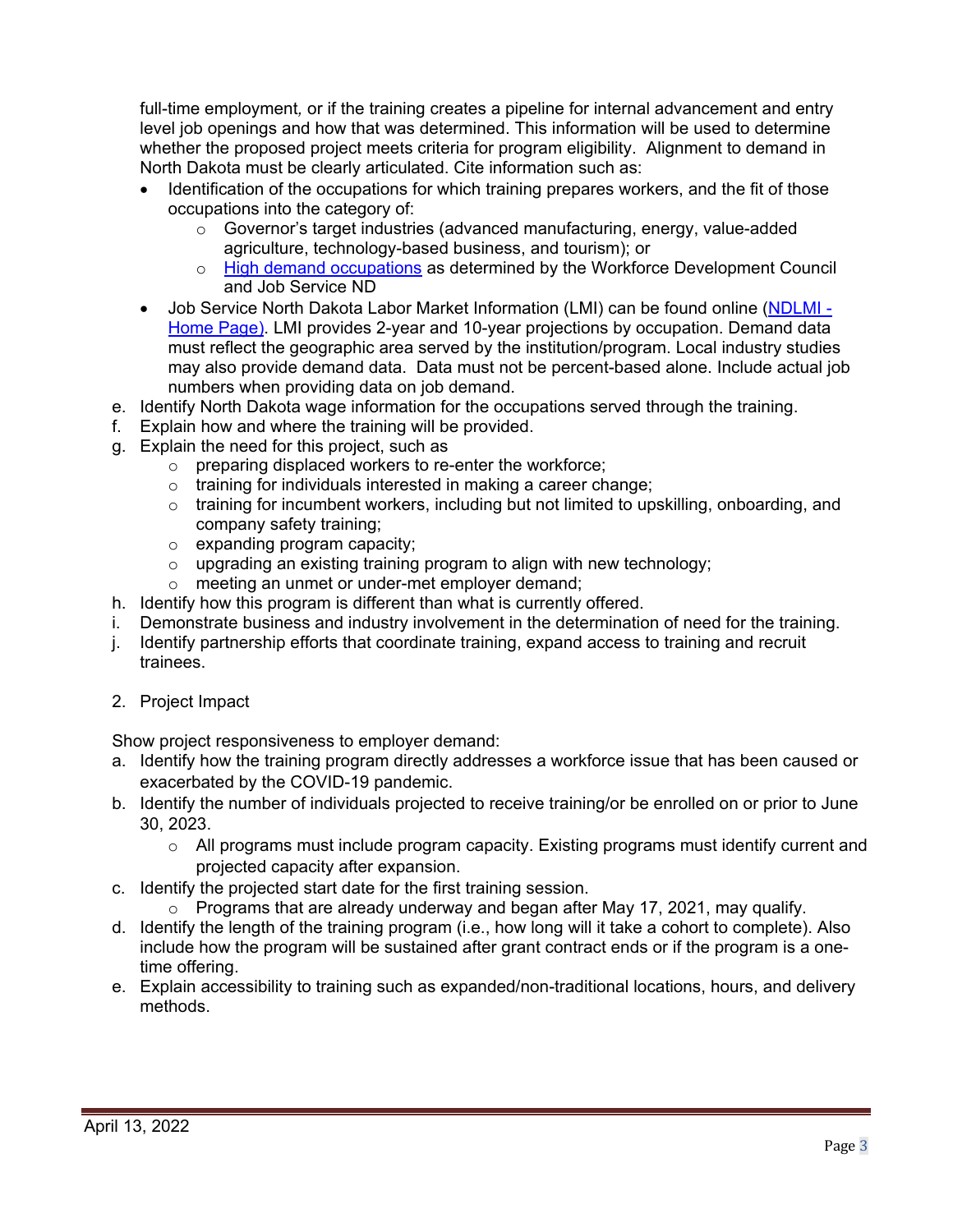- 3. Goals and Timeline
	- a. Identify progress milestones, including project goals and timeline.
- 4. Budget Proposal

The budget section must include a line-item narrative that explains the budget breakout.

#### *Eligible grant fund expenses:*

- *Curriculum development to subcontractors*
- *Equipment*
- *Tools and supplies for trainees*
- *Technology to offer virtual training*
- *Recruitment of participants*
- *Scholarships for participants, except for Workforce Innovation Opportunity Act (WIOA) participants*
- *Training and/or certification for instructors*

#### *Ineligible grant fund expenses:*

- *Travel and lodging for instructor training and/or certification*
- *Operational expenses (including but not limited to salary/fringe, organizational operations, and indirect costs)*
	- o *Note: This grant cannot supplant an existing budget.*

#### Budget Narrative:

- a. Identify total project cost, grant funds requested, match obtained, match pending
	- b. Provide a description of the match (equipment donations or discounts, in-kind activities, cash donations) and the private sector entities supplying the match
		- o Projects will require at least one dollar of private sector matching funds for each dollar of state funding requested.
- c. Describe how the match and match provider relate to the proposed training
- d. Explain any fund-leveraging and activities beyond match

Budget Breakout:

The budget breakout will be formatted as shown below.

### **Total Project Cost: \$\_\_\_\_\_\_**

### **Grant Funds Requested**

| <b>Equipment Breakout</b>           | Cost |  |
|-------------------------------------|------|--|
| Equipment Item                      | \$   |  |
| Equipment Item                      | \$   |  |
|                                     |      |  |
| <b>Curriculum Development</b>       | \$   |  |
|                                     |      |  |
| <b>Trainee Recruitment Costs</b>    | \$   |  |
|                                     |      |  |
| <b>Instructor Training Breakout</b> |      |  |
| Registration                        | \$   |  |
|                                     |      |  |
| <b>Total Funds Requested</b>        | \$   |  |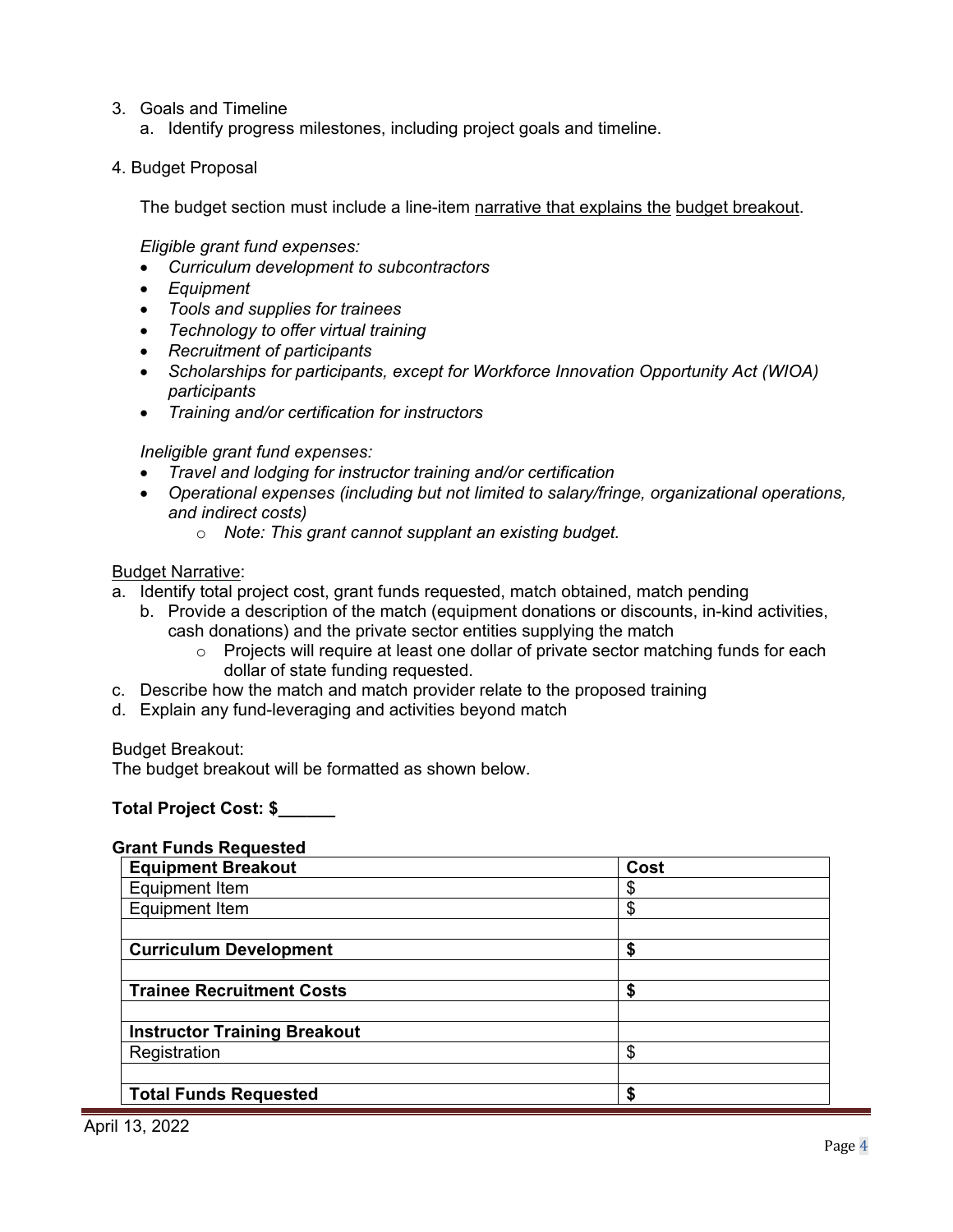## **Match Description**

| <b>Equipment Breakout</b>                                           | <b>Match Value</b> |
|---------------------------------------------------------------------|--------------------|
| Equipment Item - donation or discount                               | \$                 |
| Equipment Item – donation or discount                               | \$                 |
|                                                                     |                    |
| <b>In-Kind Services Breakout</b>                                    |                    |
| In-kind description $-$ i.e., salary, travel (mileage/lodging only) | \$                 |
| In-kind description                                                 | \$                 |
|                                                                     |                    |
| <b>Cash</b> – Business Providing Donation                           | \$                 |
|                                                                     |                    |
| <b>Total Match</b>                                                  | S                  |

# **Section III Proposal Review and Approval**

# **A. Proposal Review and Rating**

Review and rating of proposals is conducted by the Workforce Development Division Review Committee. The division will work with designated individuals to clarify proposals, verify match requirement, and to ensure completeness.

- 1. Proposals will be rated by the division, utilizing the SFN 59314, *Project Rating Form* (Attachment II)
	- a) Division can certify as meeting target industry/high-demand occupation requirements set forth in NDCC 54-60-22(1) (Pass-Fail)
	- b) Project Description (35 Points)
	- c) Project Impact (30 points)
	- d) Goals & Timeline (5)
	- e) Budget Proposal (30 points)

Total Points = 100

2. The division will certify demand in accordance with NDCC 54-60-22(1) in the review and rating process. Applications that score less than 65 points will not be awarded.

# **B. Application Windows & Grant Approval**

- 1. Application Rounds
	- The application rounds will occur within the following dates, pending availability of funds:
		- $\circ$  Round 1
			- Deadline: July 7, 2022
		- o Round 2
			- Deadline: September 29, 2022
		- $\circ$  Round 3
			- Deadline: December 15, 2022
		- $\circ$  Round 4
			- Deadline: March 9, 2023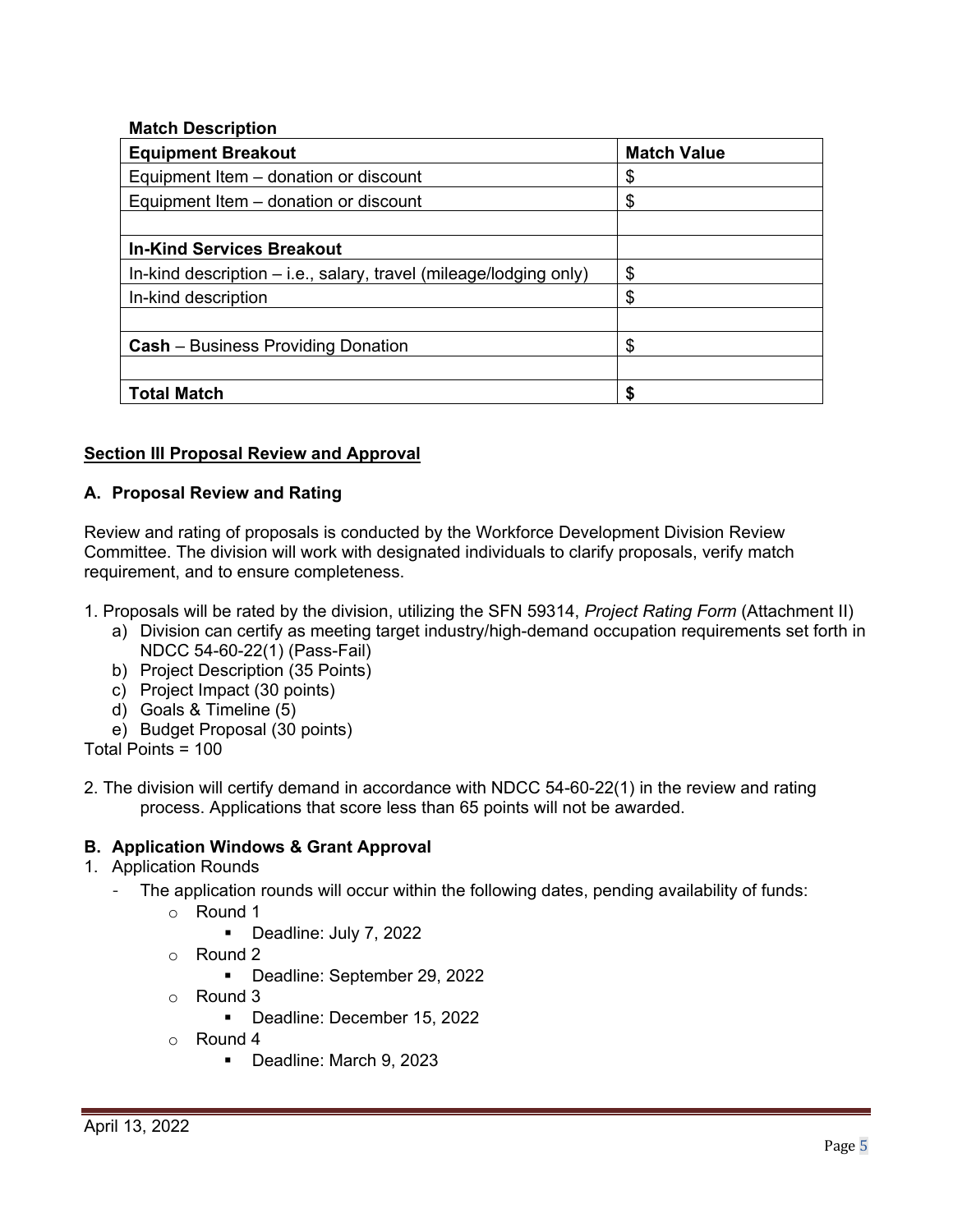The division will notify the grantee of the award by contacting the respective applicant. The notification will include:

- 1. Amount awarded.
- 2. Request that the applicant name an authorized agent as the contact with the division on the specific grant.
- 3. Request that the grantee contact Commerce prior to publicizing the award.

## **Section IV Grant Agreement**

### **A. Grant Agreement Development**

Upon approval of a grant proposal, the division will develop a grant agreement. The division will work with the authorized agent to finalize grant agreement details.

The budget breakout section of the grant proposal will be inserted into the grant agreement under Section 3, Compensation.

#### **B. Match Requirements**

- 1. General Match Requirements
	- a) Cash, equipment, supplies and/or in-kind (i.e., salary/fringe, mileage, and lodging) may be used as match under the Technical Skills Training Grant.
	- b) Match must be identified in the proposal. In some instances, match may not be fully obtained at the time the proposal is made. This is allowable, however in that instance, once match is identified, it must be approved by the Division and the grant agreement will be modified to describe the match.
	- c) Identified match collected prior to May 17, 2021 will not be eligible.
	- d) All match contributions must be properly valued by the donator and clearly identifiable from the grantee's records and have adequate supporting documentation.
	- e) Match should be from the private sector. State and federal funds may qualify as match if the source of the funds allows. If using state or federal funds as match, applicant must specify the source and demonstrate that they can be used as match per funding source regulations.
	- f) Match must be approved by the Division and must be directly related to the approved project.
	- g) Project records must include documentation to demonstrate that match was used to support acquisition or provision of the approved grant project.
	- h) All match used to support grant reimbursement must be used solely for this project during the grant agreement period.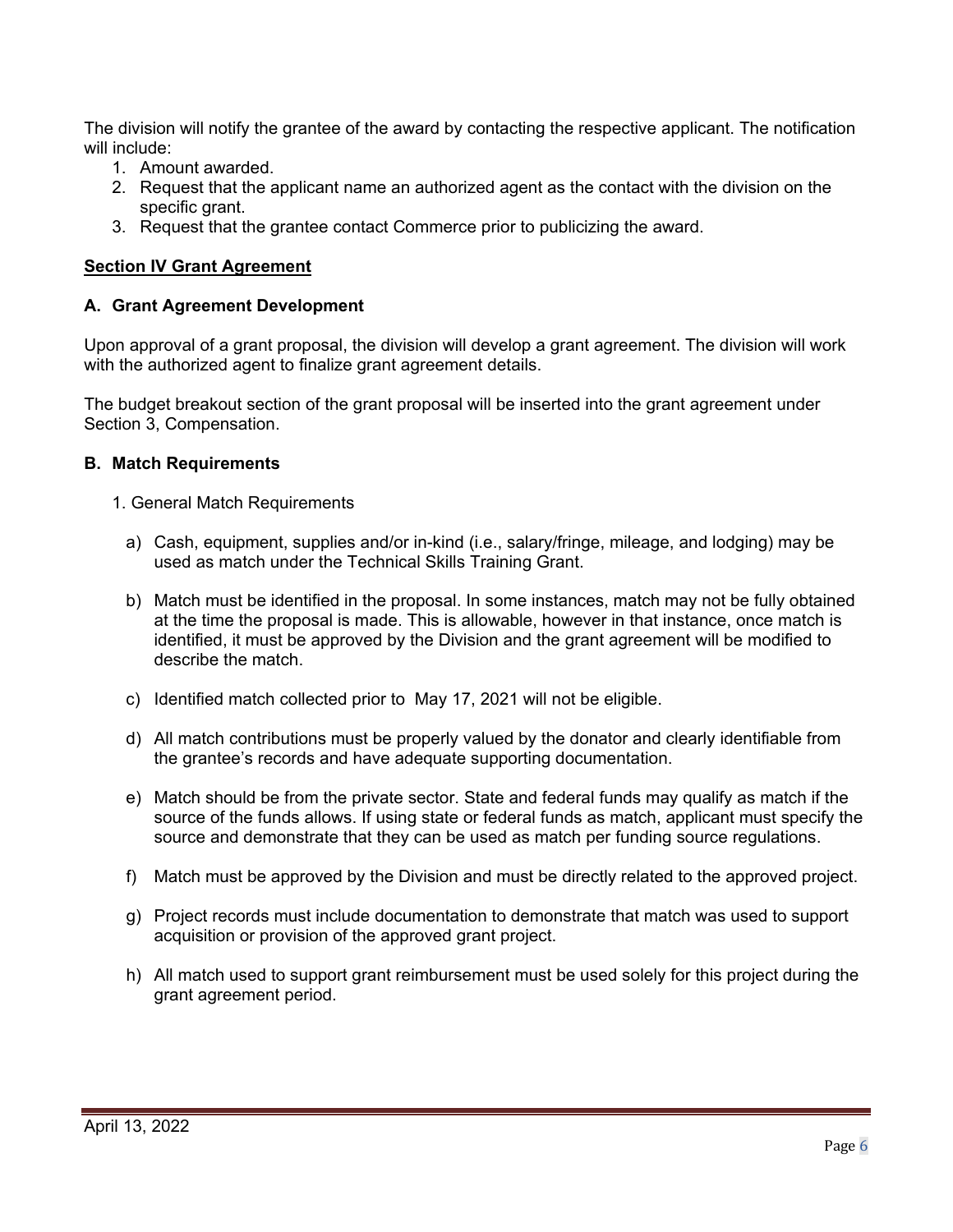- 2. Cash Match
	- a) All cash match reported must be supported by documentation of the day the cash was received and the related accounting records that show the cash was used for the project.
	- b) Cash match must be applied to the project and must be spent within the grant agreement dates of the project.
- 3. Equipment/Supplies Donation or Discount Match
	- a) Match from equipment or supplies donation or discount must include documentation to support valuation of the donated/discounted item(s) at the time of use for the project. The match contributor must describe the item(s), state the value, and explain how the value was determined. The match contributor must sign and date the document containing this information. **Note:** If the match contributor is unwilling to provide this information, the requestor will contact the Division for assistance in determining an alternate method.
	- b) Donation of equipment or supplies received prior to use for the project will not be eligible as match for this project.

Note: Educational discount is an approved match, but the division discourages using this as a form of match.

- 4. In-Kind Match
	- a) In-kind match is defined as temporary use of equipment, space, or personal services. In-kind match can also include, but not limited to, salary/fringe and/or travel (mileage and lodging).
	- b) Documentation of in-kind match must include a description of the process for determining the value of the services.
	- c) If in-kind personal service is provided on a fixed contract amount, the documentation must include the services to be provided, the name of individual(s) providing the services and the time period in which the services are to be provided.
	- d) If the in-kind personal service is provided based on an hourly amount, the documentation must include a description of the services provided, the name of individual(s) providing the inkind personal services, the hourly rate for the service and a time sheet with an hourly log reflecting the time services were provided.
	- e) In-kind space must be valued at market rate for the area. Documentation must include the methodology for determining the rate and proof of rates for the market.

**IMPORTANT NOTE: Match contributions spent prior to May 17, 2021, are not eligible and will not be applied toward overall match for this grant.**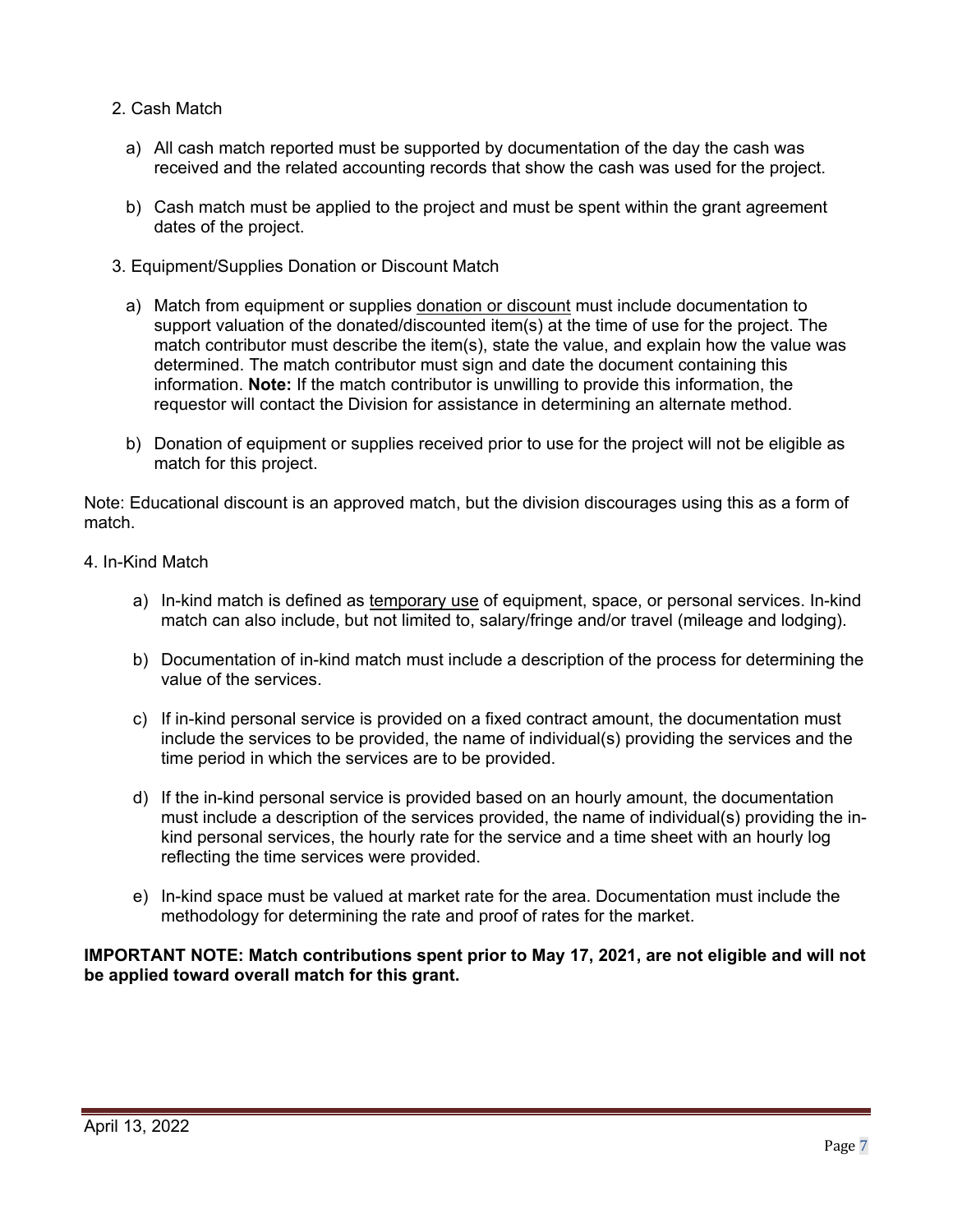## **C. Reporting Requirements**

### 1. Performance Reporting

Performance reporting for the Technical Skills Training Grant program is required under the Common Accountability Measures established by the Division of Workforce Development in compliance with NDCC 54-60-19(2). GRANTEE will submit the performance data as required in Attachment V, Workforce Division Performance Accountability Reporting. GRANTEE will send separate notification of delivery (exclusive of data) to the Department of Commerce via email to: [mndiebold@nd.gov.](mailto:mndiebold@nd.gov) **The subject line must read: Technical Skills Training Grant**.

### 2. Progress Narrative

#### **Progress Narratives will be required by the 30th of each month. The final report due June 30, 2023.**

Reporting must include a brief narrative of implementation progress and basic demographic information, which will include number of participants enrolled per course/program, completion numbers to date, employment status, and early program departures. Narratives will be sent via email to: [mndiebold@nd.gov.](mailto:mndiebold@nd.gov) **The subject line must read: Technical Skills Training Grant**.

The final report must include a complete line-item list of how grant and matching funds were used.

#### 3. Expenditure Report/Request for Funds

Payment may be made to the grantee monthly. A complete SFN 59313 (Attachment III), Technical Skills Training Grant Reimbursement Request Form will be submitted by the 30<sup>th</sup> of each month. Request for funds will include a clear description and valuation of match received to date. Request for Funds forms will be sent via email to the following email address: [mndiebold@nd.gov](mailto:mndiebold@nd.gov)**The subject line must read: Technical Skills Training Grant**

Reimbursement Schedule as follows:

- Initial Disbursement Twenty-five percent 25% of total award- upon completion of the execution of the contract.
- Second Disbursement Twenty-five percent 25% of total award- upon reporting and documentation by the GRANTEE showing 75% expenditures of the initial payment.
	- (e.g., If the initial payment was \$10,000; the GRANTEE must provide reporting and supporting documentation of \$7,500, in addition to applicable (1:1) match, to release the second disbursement
- Final Disbursement Remainder of funds will be provided upon report and documentation by the GRANTEE after the first milestone described in the application has been met.

### **D. Grant Agreement Modification**

The grantee will contact the division to get prior approval on changes to match, authorized use of grant funds, grant agreement term, or funding. Approved requests may be denied if not appropriate to the grant or may require grant agreement modification prior to implementation. A line-item deviation from grant agreement budget of no more than 10% will be accepted without prior permission and will not require grant agreement modification. This deviation allowance does not include total grant agreement amount.

Grant agreement modifications should be completed during the grant agreement period.